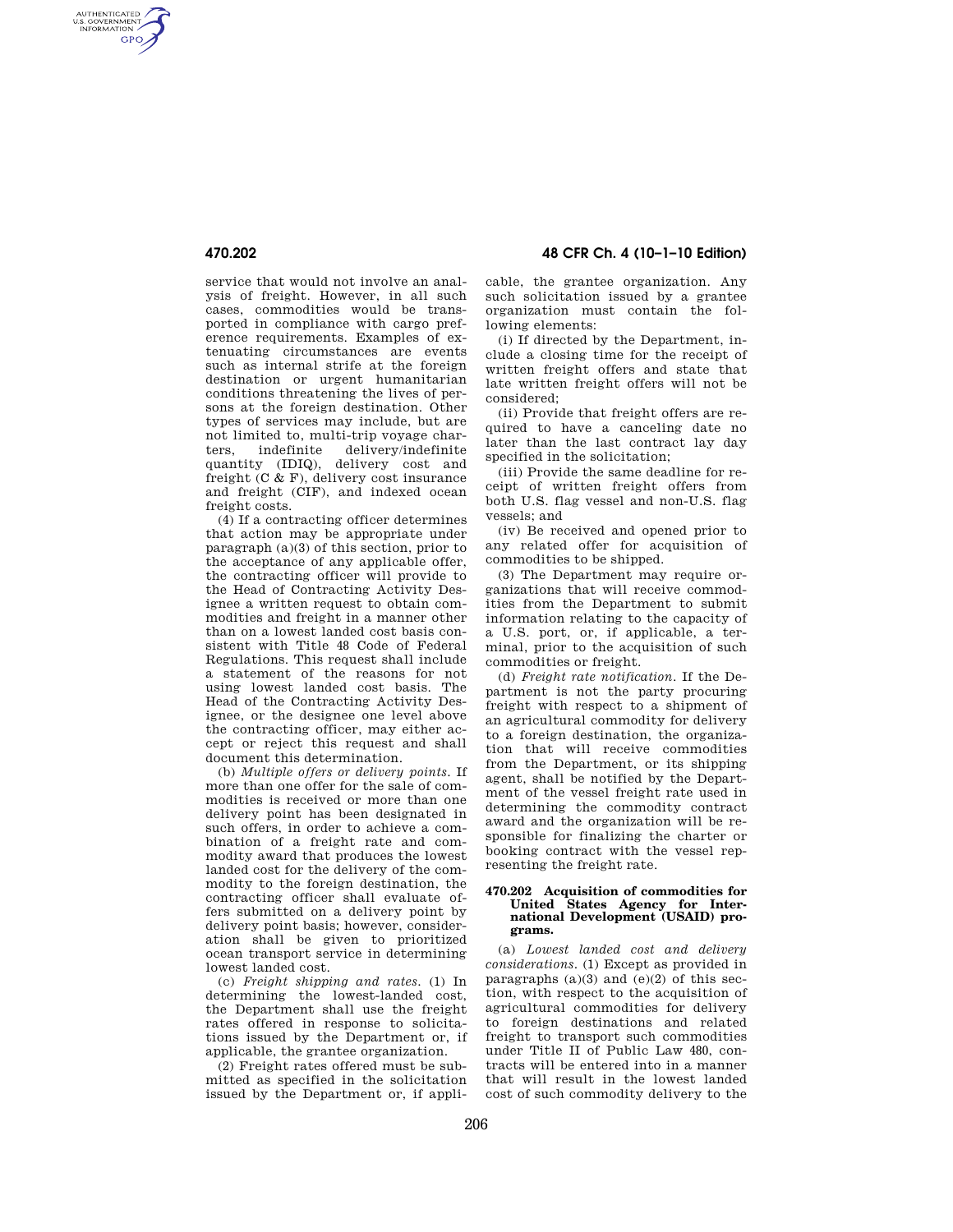## **Department of Agriculture 470.202**

intended destination. This lowest landed cost determination shall be calculated on the basis of rates and service for that portion of the commodities being purchased that is determined is necessary and practicable to meet 46 U.S.C. 55314(c)(3) and cargo preference requirements and on an overall (foreign and U.S. flag) basis for the remaining portion of the commodities being procured and the additional factors set forth in this section. Accordingly, the solicitations issued with respect to a commodity procurement or a freight procurement will specify that in the event an offer submitted by a party is the lowest offered price, the contracting officer reserves the right to reject such offer if the acceptance of another offer for the commodity or freight, when combined with other offers for commodities or freight, results in a lower landed cost to USAID.

(2) The Department may contact any port prior to award to determine the port's cargo handling capabilities, including the adequacy of the port to receive, accumulate, handle, store, and protect the cargo. Factors which will be considered in this determination will include, but not be limited to, the adequacy of building structures, proper ventilation, freedom from insects and rodents, cleanliness, and overall good housekeeping and warehousing practices. The Department may consider the use of another coastal range or port if a situation exists at a port that may adversely affect the ability of the Department to have the commodity delivered in a safe and/or timely manner. Such situations include:

(i) A port is congested;

(ii) Port facilities are overloaded;

(iii) A vessel would not be able to dock and load cargo without delay;

(iv) Labor disputes or lack of labor may prohibit the loading of the cargo onboard a vessel in a timely manner; or

(v) Other similar situation that may adversely affect the ability of the Department to have the commodity delivered in a timely manner.

(3) *Use of other than lowest landed cost.*  In order to ensure that commodities are delivered in a timely fashion to foreign destinations and without damage, the Department may complete an acquisition without regard to the lowest land cost process set forth in paragraph  $(a)(1)$  of this section, if:

(i) The solicitation specifies that the lowest land cost process will not be followed in the completion of the contract; or

(ii) After issuance of the solicitation, it is determined that:

(A) Internal strife at the foreign destination or urgent humanitarian conditions threatens the lives of persons at the foreign destination;

(B) A specific port's cargo handling capabilities (including the adequacy of the port to receive, accumulate, handle, store, and protect commodities) and other similar factors will adversely affect the delivery of such commodities without damage or in a timely manner. Such similar factors include, but are not limited to: port congestion; overloaded facilities at the port; vessels would not be able to dock and load cargo without delay; labor disputes or lack of labor may prohibit the loading of the cargo onboard a vessel in a timely manner; and the existence of inadequate or unsanitary warehouse and other supporting facilities;

(C) The total transit time of a carrier, as it relates to a final delivery date at the foreign destination may impair the ability of the Department to achieve timely delivery of the commodity; or

(D) Other similar situations arise that materially affect the administration of the program for which the commodity or freight is being procured.

(4) If the contracting officer determines that action may be appropriate under paragraph (a)(3) of this section, prior to the acceptance of any applicable offer, the contracting officer shall provide to the head of contracting activity designee and to USAID, a written request to obtain commodities and freight in a manner other than on a lowest landed cost basis. This request shall include a statement of the reasons for not using lowest landed cost basis. The head of contracting authority designee, or one level above the contracting officer, with the concurrence of USAID, shall, on an expedited basis, either accept or reject this request and shall document this determination in writing and provide a copy to USAID.